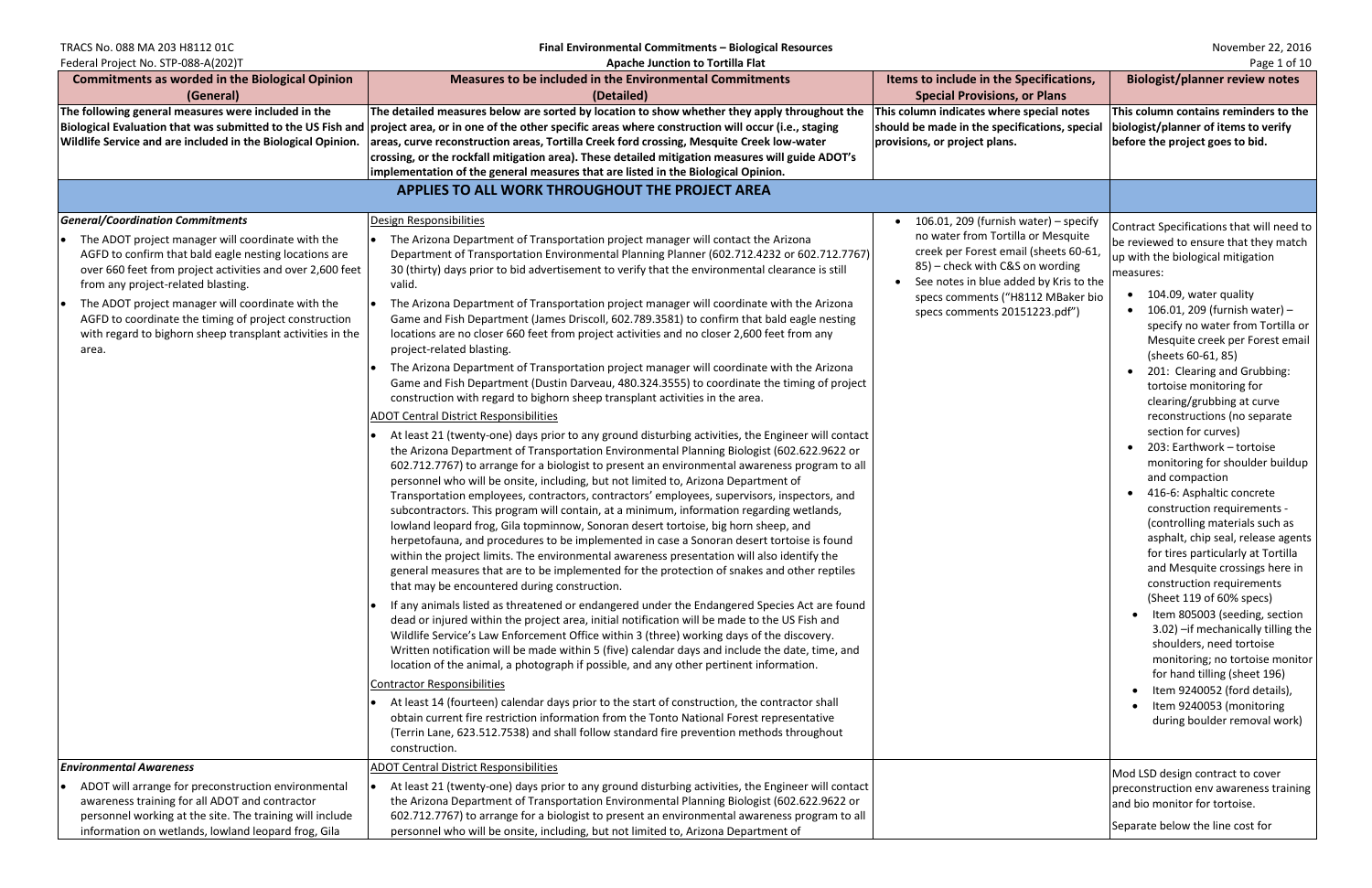TRACS No. 088 MA 203 H8112 01C<br> **Final Environmental Commitments – Biological Resources** November 22, 2016<br> **Apache Junction to Tortilla Flat** Apache **Mustum of Tortilla Flat** Page 2 of 10

| <b>Commitments as worded in the Biological Opinion</b>                                                      | Measures to be included in the Environmental Commitments                                                                                                                                                                                                                                                                                                                                                                                                                                                                                                                                                                                                                                                                                                                                                                                                                                                                                                                                                                                                                                                                                                                                                                                                                                                                                                                                                                                                                                                                                                   | Items to include in the Specifications,                                                                                                                                                                                                                                                                                                                                                                                                                                                                                                                                                                                                                       | <b>Biologist/planner review notes</b>                               |
|-------------------------------------------------------------------------------------------------------------|------------------------------------------------------------------------------------------------------------------------------------------------------------------------------------------------------------------------------------------------------------------------------------------------------------------------------------------------------------------------------------------------------------------------------------------------------------------------------------------------------------------------------------------------------------------------------------------------------------------------------------------------------------------------------------------------------------------------------------------------------------------------------------------------------------------------------------------------------------------------------------------------------------------------------------------------------------------------------------------------------------------------------------------------------------------------------------------------------------------------------------------------------------------------------------------------------------------------------------------------------------------------------------------------------------------------------------------------------------------------------------------------------------------------------------------------------------------------------------------------------------------------------------------------------------|---------------------------------------------------------------------------------------------------------------------------------------------------------------------------------------------------------------------------------------------------------------------------------------------------------------------------------------------------------------------------------------------------------------------------------------------------------------------------------------------------------------------------------------------------------------------------------------------------------------------------------------------------------------|---------------------------------------------------------------------|
| (General)                                                                                                   | (Detailed)                                                                                                                                                                                                                                                                                                                                                                                                                                                                                                                                                                                                                                                                                                                                                                                                                                                                                                                                                                                                                                                                                                                                                                                                                                                                                                                                                                                                                                                                                                                                                 | <b>Special Provisions, or Plans</b>                                                                                                                                                                                                                                                                                                                                                                                                                                                                                                                                                                                                                           |                                                                     |
| topminnow, Sonoran desert tortoise, bighorn sheep, and<br>herpetofauna at a minimum.                        | Transportation employees, contractors, contractors' employees, supervisors, inspectors, and<br>subcontractors. This program will contain, at a minimum, information regarding wetlands,<br>lowland leopard frog, Gila topminnow, Sonoran desert tortoise, big horn sheep, and<br>herpetofauna, and procedures to be implemented in case a Sonoran desert tortoise is found<br>within the project limits. The environmental awareness presentation will also identify the<br>general measures that are to be implemented for the protection of snakes and other reptiles<br>that may be encountered during construction.                                                                                                                                                                                                                                                                                                                                                                                                                                                                                                                                                                                                                                                                                                                                                                                                                                                                                                                                    |                                                                                                                                                                                                                                                                                                                                                                                                                                                                                                                                                                                                                                                               | construction for the fish relocation and<br>monitoring at the ford. |
|                                                                                                             | Contractor Responsibilities                                                                                                                                                                                                                                                                                                                                                                                                                                                                                                                                                                                                                                                                                                                                                                                                                                                                                                                                                                                                                                                                                                                                                                                                                                                                                                                                                                                                                                                                                                                                |                                                                                                                                                                                                                                                                                                                                                                                                                                                                                                                                                                                                                                                               |                                                                     |
|                                                                                                             | No work shall begin prior to presentation of the environmental awareness program regarding<br>wetlands, lowland leopard frog, Gila topminnow, Sonoran desert tortoise, big horn sheep, and<br>herpetofauna to all personnel who will be on-site, including, but not limited to, Arizona<br>Department of Transportation employees, contractors, contractors' employees, supervisors,<br>inspectors, and subcontractors.                                                                                                                                                                                                                                                                                                                                                                                                                                                                                                                                                                                                                                                                                                                                                                                                                                                                                                                                                                                                                                                                                                                                    |                                                                                                                                                                                                                                                                                                                                                                                                                                                                                                                                                                                                                                                               |                                                                     |
| <b>Work area</b>                                                                                            | <b>ADOT Central District Responsibilities</b>                                                                                                                                                                                                                                                                                                                                                                                                                                                                                                                                                                                                                                                                                                                                                                                                                                                                                                                                                                                                                                                                                                                                                                                                                                                                                                                                                                                                                                                                                                              | Discussed on 12/22/15 - MBaker to get                                                                                                                                                                                                                                                                                                                                                                                                                                                                                                                                                                                                                         |                                                                     |
| Construction activities will be restricted to designated<br>work areas to minimize the area of disturbance. | Prior to commencement of ground-disturbing or clearing activities associated with curve<br>reconstruction, staging areas, and the Tortilla Creek ford crossing, the Engineer will ensure that<br>the designated work area has been clearly marked. The contractor shall not conduct any<br>activities outside of the designated work area without the approval of the Engineer and the<br>Arizona Department of Transportation Environmental Planning.<br>Prior to commencement of ground-disturbing or clearing activities associated with curve<br>reconstruction, staging areas, and the Tortilla Creek ford crossing, the Engineer, the contractor,<br>the Arizona Department of Transportation Environmental Planning representative, and the<br>Tonto National Forest representative (Terrin Lane, 623.512.7538) or his/her designee will walk<br>the site and agree on the designated work areas.<br><b>Contractor Responsibilities</b><br>Construction impacts shall be confined to the minimum area necessary to complete the<br>project.<br>Prior to commencement of ground-disturbing or clearing activities associated with curve<br>reconstruction, staging areas, and the Tortilla Creek ford crossing, the Engineer will ensure that  201-3.01, should tortoise monitoring be<br>the designated work area has been clearly marked. The contractor shall not conduct any<br>activities outside of the designated work area without the approval of the Engineer and Arizona measure?<br>Department of Transportation Environmental Planning. | avoidance areas from LSD and propose best<br>way to show on plans and in specs – maybe<br>outline of allowed work area and language<br>that the contractor must stay within the work<br>areas shown on the plans and stay out of the<br>avoidance areas on the sheets where those<br>appear.<br>US 60 project specs provided by MBaker look<br>like a good starting point; will need to modify<br>Contractor Use Sites section to clarify no veg<br>removal, not sure that any other areas could<br>$\beta$ be approved – see notes in blue as referenced<br>above.<br>Question for MBaker/C&S: In US 60 Section<br>included or kept as a separate mitigation |                                                                     |
|                                                                                                             | Prior to commencement of ground-disturbing or clearing activities associated with curve<br>reconstruction, staging areas, and the Tortilla Creek ford crossing, the Engineer, the contractor,<br>the Arizona Department of Transportation Environmental Planning representative, and the<br>Tonto National Forest representative (Terrin Lane, 623.512.7538) or his/her designee will walk<br>the site and agree on the designated work area.<br>The contractor shall maintain all markings designating the allowed work area in good repair                                                                                                                                                                                                                                                                                                                                                                                                                                                                                                                                                                                                                                                                                                                                                                                                                                                                                                                                                                                                               |                                                                                                                                                                                                                                                                                                                                                                                                                                                                                                                                                                                                                                                               |                                                                     |
|                                                                                                             | throughout construction.                                                                                                                                                                                                                                                                                                                                                                                                                                                                                                                                                                                                                                                                                                                                                                                                                                                                                                                                                                                                                                                                                                                                                                                                                                                                                                                                                                                                                                                                                                                                   |                                                                                                                                                                                                                                                                                                                                                                                                                                                                                                                                                                                                                                                               |                                                                     |
| <b>Scheduling</b>                                                                                           | <b>Contractor Responsibilities</b>                                                                                                                                                                                                                                                                                                                                                                                                                                                                                                                                                                                                                                                                                                                                                                                                                                                                                                                                                                                                                                                                                                                                                                                                                                                                                                                                                                                                                                                                                                                         |                                                                                                                                                                                                                                                                                                                                                                                                                                                                                                                                                                                                                                                               |                                                                     |
|                                                                                                             | Due to the presence of endangered fish species, work at the Tortilla Creek ford crossing and<br>Mesquite Creek low-water crossing will be conducted during the months of April, May, and<br>June, when surface flows are expected to be lowest.                                                                                                                                                                                                                                                                                                                                                                                                                                                                                                                                                                                                                                                                                                                                                                                                                                                                                                                                                                                                                                                                                                                                                                                                                                                                                                            |                                                                                                                                                                                                                                                                                                                                                                                                                                                                                                                                                                                                                                                               |                                                                     |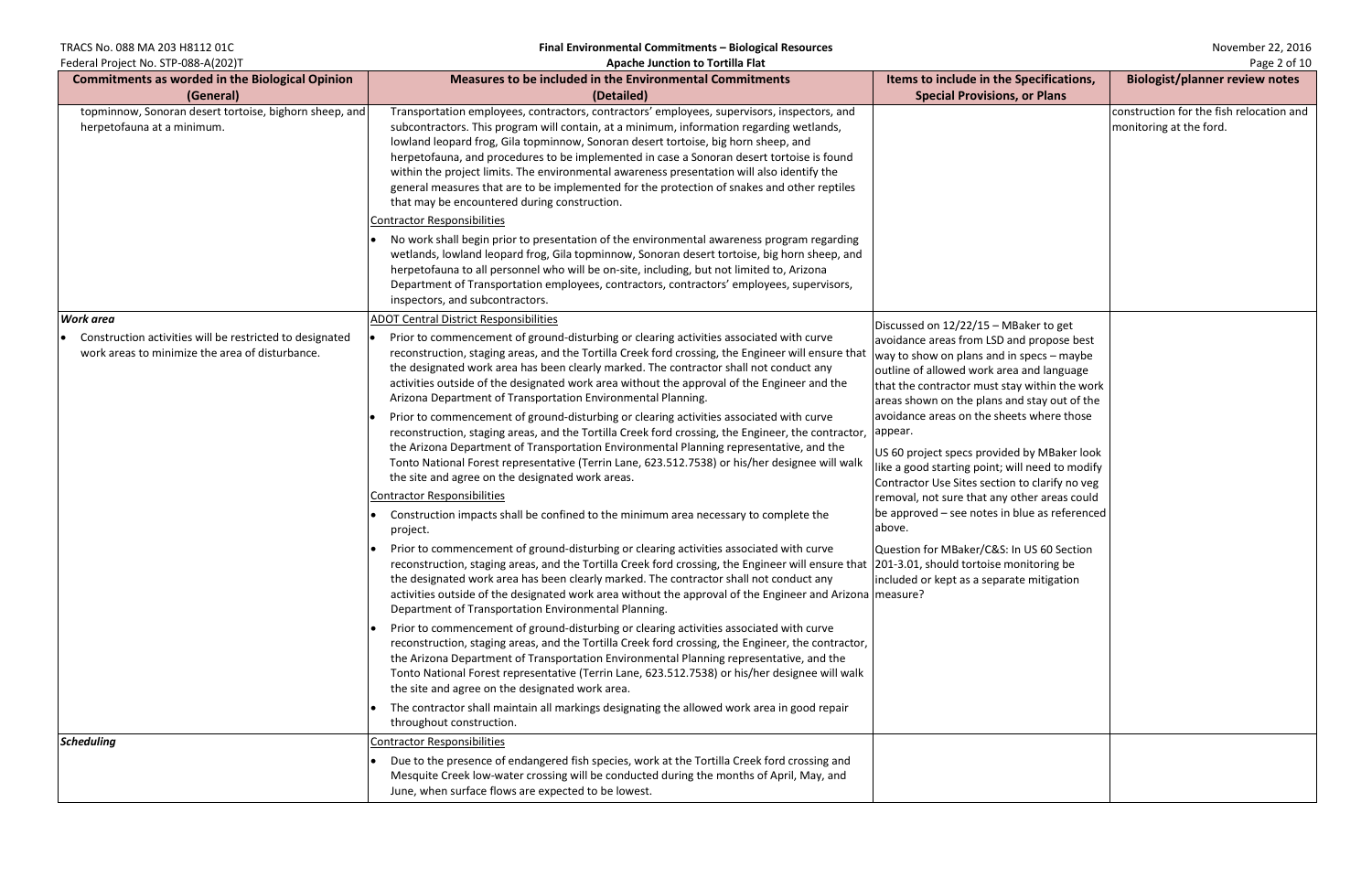# TRACS No. 088 MA 203 H8112 01C<br> **Final Environmental Commitments – Biological Resources** November 22, 2016<br> **Apache Junction to Tortilla Flat** Apache **Museum Apache School Apache Inntinents** – Biological Resources Paget 3

| Federal Project No. STP-088-A(202)T                                                                                                                                                                                                                                                                                                                                                                                                                                                                                                                                                                                                                                                                                                                                                                                                                                                                                                                                                                                                                                                                                                                                                                                                                                                                                                                                                           | <b>Apache Junction to Tortilla Flat</b>                                                                                                                                                                                                                                                                                                                                                                                                                                                                                                                                                                                                                                                                                                                                                                                                                                                                                                                                                                                                                                                                                                                                                                                                                                                                                                                                                                                                                                                                                                                                                                |                                                                                                                                                                                                                                                                                                                                                                                                                                                                                                                                                                                                                                                                                                                                                                                                                                                    |
|-----------------------------------------------------------------------------------------------------------------------------------------------------------------------------------------------------------------------------------------------------------------------------------------------------------------------------------------------------------------------------------------------------------------------------------------------------------------------------------------------------------------------------------------------------------------------------------------------------------------------------------------------------------------------------------------------------------------------------------------------------------------------------------------------------------------------------------------------------------------------------------------------------------------------------------------------------------------------------------------------------------------------------------------------------------------------------------------------------------------------------------------------------------------------------------------------------------------------------------------------------------------------------------------------------------------------------------------------------------------------------------------------|--------------------------------------------------------------------------------------------------------------------------------------------------------------------------------------------------------------------------------------------------------------------------------------------------------------------------------------------------------------------------------------------------------------------------------------------------------------------------------------------------------------------------------------------------------------------------------------------------------------------------------------------------------------------------------------------------------------------------------------------------------------------------------------------------------------------------------------------------------------------------------------------------------------------------------------------------------------------------------------------------------------------------------------------------------------------------------------------------------------------------------------------------------------------------------------------------------------------------------------------------------------------------------------------------------------------------------------------------------------------------------------------------------------------------------------------------------------------------------------------------------------------------------------------------------------------------------------------------------|----------------------------------------------------------------------------------------------------------------------------------------------------------------------------------------------------------------------------------------------------------------------------------------------------------------------------------------------------------------------------------------------------------------------------------------------------------------------------------------------------------------------------------------------------------------------------------------------------------------------------------------------------------------------------------------------------------------------------------------------------------------------------------------------------------------------------------------------------|
| <b>Commitments as worded in the Biological Opinion</b>                                                                                                                                                                                                                                                                                                                                                                                                                                                                                                                                                                                                                                                                                                                                                                                                                                                                                                                                                                                                                                                                                                                                                                                                                                                                                                                                        | <b>Measures to be included in the Environmental Commitments</b>                                                                                                                                                                                                                                                                                                                                                                                                                                                                                                                                                                                                                                                                                                                                                                                                                                                                                                                                                                                                                                                                                                                                                                                                                                                                                                                                                                                                                                                                                                                                        | Items to include in the Specifications,                                                                                                                                                                                                                                                                                                                                                                                                                                                                                                                                                                                                                                                                                                                                                                                                            |
| (General)                                                                                                                                                                                                                                                                                                                                                                                                                                                                                                                                                                                                                                                                                                                                                                                                                                                                                                                                                                                                                                                                                                                                                                                                                                                                                                                                                                                     | (Detailed)                                                                                                                                                                                                                                                                                                                                                                                                                                                                                                                                                                                                                                                                                                                                                                                                                                                                                                                                                                                                                                                                                                                                                                                                                                                                                                                                                                                                                                                                                                                                                                                             | <b>Special Provisions, or Plans</b>                                                                                                                                                                                                                                                                                                                                                                                                                                                                                                                                                                                                                                                                                                                                                                                                                |
| <b>Water Withdrawal</b>                                                                                                                                                                                                                                                                                                                                                                                                                                                                                                                                                                                                                                                                                                                                                                                                                                                                                                                                                                                                                                                                                                                                                                                                                                                                                                                                                                       | <b>Contractor Responsibilities</b><br>No water shall be withdrawn for construction purposes from Tortilla Creek or Mesquite Creek<br>due to limited flows and the presence of endangered fish.                                                                                                                                                                                                                                                                                                                                                                                                                                                                                                                                                                                                                                                                                                                                                                                                                                                                                                                                                                                                                                                                                                                                                                                                                                                                                                                                                                                                         |                                                                                                                                                                                                                                                                                                                                                                                                                                                                                                                                                                                                                                                                                                                                                                                                                                                    |
| <b>Migratory Birds</b>                                                                                                                                                                                                                                                                                                                                                                                                                                                                                                                                                                                                                                                                                                                                                                                                                                                                                                                                                                                                                                                                                                                                                                                                                                                                                                                                                                        | <b>ADOT Central District Responsibilities</b>                                                                                                                                                                                                                                                                                                                                                                                                                                                                                                                                                                                                                                                                                                                                                                                                                                                                                                                                                                                                                                                                                                                                                                                                                                                                                                                                                                                                                                                                                                                                                          |                                                                                                                                                                                                                                                                                                                                                                                                                                                                                                                                                                                                                                                                                                                                                                                                                                                    |
| If vegetation clearing will occur during the migratory<br>bird breeding season (March 1-August 31), the<br>contractor shall avoid any active bird nests. If the active<br>nests cannot be avoided, the contractor shall notify the<br>Engineer to evaluate the situation. During the non-<br>breeding season (September 1-February 28) vegetation<br>removal is not subject to this restriction.<br>If any active bird nests cannot be avoided by vegetation<br>clearing activities, the Engineer will contact the<br>Environmental Planning Biologist (602.622.9622 or<br>602.712.7767) to evaluate the situation.                                                                                                                                                                                                                                                                                                                                                                                                                                                                                                                                                                                                                                                                                                                                                                           | If any active bird nests cannot be avoided by vegetation clearing activities, the Engineer will<br>contact the Arizona Department of Transportation Environmental Planning Biologist<br>(602.622.9622 or 602.712.7767) to evaluate the situation.<br><b>Contractor Responsibilities</b><br>If vegetation clearing will occur during the migratory bird breeding season (March 1-August<br>le<br>31), the contractor shall avoid any active bird nests. If the active nests cannot be avoided, the<br>contractor shall notify the Engineer to evaluate the situation. During the non-breeding season<br>(September 1-February 28) vegetation removal is not subject to this restriction.                                                                                                                                                                                                                                                                                                                                                                                                                                                                                                                                                                                                                                                                                                                                                                                                                                                                                                                |                                                                                                                                                                                                                                                                                                                                                                                                                                                                                                                                                                                                                                                                                                                                                                                                                                                    |
| Sonoran Desert Tortoise                                                                                                                                                                                                                                                                                                                                                                                                                                                                                                                                                                                                                                                                                                                                                                                                                                                                                                                                                                                                                                                                                                                                                                                                                                                                                                                                                                       | <b>ADOT Central District Responsibilities</b>                                                                                                                                                                                                                                                                                                                                                                                                                                                                                                                                                                                                                                                                                                                                                                                                                                                                                                                                                                                                                                                                                                                                                                                                                                                                                                                                                                                                                                                                                                                                                          | Add notes or numbers matching mitigation                                                                                                                                                                                                                                                                                                                                                                                                                                                                                                                                                                                                                                                                                                                                                                                                           |
| A biologist with experience handling Sonoran desert<br>tortoises will monitor initial vegetation removal at each<br>of the curve reconstruction locations and at the Tortilla<br>Creek ford crossing.<br>A biologist with experience handling Sonoran desert<br>tortoises, locating tortoise burrows, and familiar with<br>bighorn sheep hazing procedures will monitor the<br>activities associated with removal of the rock spire at<br>MP 212.70 to avoid or minimize impacts of the activity<br>on wildlife in the area.<br>If any desert tortoises are encountered in the project<br>area, the contractor shall take any measures necessary<br>to ensure that project activities will not harm or disturb<br>any desert tortoise. The contractor shall notify the<br>Engineer if a desert tortoise is encountered during<br>construction.<br>The contractor shall require all on-site workers to check<br>under their parked vehicles and equipment prior to<br>driving to make sure there isn't a tortoise sheltering<br>underneath the vehicle or piece of equipment. If a<br>desert tortoise is found sheltering underneath a parked<br>vehicle or piece of equipment, the tortoise shall be<br>allowed to move out from under the vehicle on its own<br>or be relocated following the current guidelines for<br>Sonoran desert tortoise handling before the vehicle can<br>be moved. | If the contractor encounters any Sonoran desert tortoise during construction, the Engineer will<br>report all encountered tortoises (live, injured, or dead) to the Arizona Department of<br>Transportation Environmental Planning Biologist (email: jfife@azdot.gov) within 24 (twenty-<br>four) hours of the encounter using the attached Arizona Department of Transportation Sonoran<br>Desert Tortoise Observation Form. Photos should be taken of tortoises encountered and<br>included in the report, if possible.<br><b>Contractor Responsibilities</b><br>If any desert tortoises are encountered in the project area, the contractor shall take any<br>measures necessary to ensure that project activities will not harm or disturb any desert<br>tortoise. The contractor shall notify the Engineer if a desert tortoise is encountered during<br>construction.<br>The contractor shall require all on-site workers to check under their parked vehicles and<br>equipment prior to driving to make sure there isn't a tortoise sheltering underneath the vehicle<br>or piece of equipment. If a desert tortoise is found sheltering underneath a parked vehicle or<br>piece of equipment, the tortoise shall be allowed to move out from under the vehicle on its<br>own or be relocated following the current guidelines for Sonoran desert tortoise handling<br>before the vehicle can be moved.<br>If any Sonoran desert tortoises are encountered during construction, the contractor shall<br>$\bullet$<br>adhere to the current handling guidelines for the Sonoran desert tortoise. | measures to overview map in plan set for<br>curve reconstructions, Tortilla ford, rock spire<br>removal mitigations<br>Possible note for curves: Biological monitor<br>qualified for tortoise handling must be<br>present for vegetation clearing in this area.<br>Monitoring contractor must be notified 10<br>business days ahead of work.<br>Possible note for boulder area: Biological<br>monitor qualified for tortoise handling must<br>be present during rock removal in this area.<br>Monitoring contractor must be notified 10<br>business days ahead of work.<br>Possible note for ford: Biological monitor<br>holding USFWS permit for Gila topminnow<br>must be present for all work in surface water<br>and within 25 feet of surface water at Tortilla<br>Creek. Work must be completed during the<br>months of April, May and June. |
| If any Sonoran desert tortoises are encountered during<br>construction, the contractor shall adhere to the current<br>handling guidelines for Sonoran desert tortoises.                                                                                                                                                                                                                                                                                                                                                                                                                                                                                                                                                                                                                                                                                                                                                                                                                                                                                                                                                                                                                                                                                                                                                                                                                       |                                                                                                                                                                                                                                                                                                                                                                                                                                                                                                                                                                                                                                                                                                                                                                                                                                                                                                                                                                                                                                                                                                                                                                                                                                                                                                                                                                                                                                                                                                                                                                                                        |                                                                                                                                                                                                                                                                                                                                                                                                                                                                                                                                                                                                                                                                                                                                                                                                                                                    |

| he Specifications,<br>ons, or Plans                                                                                                                                                                                                                                                                                          | <b>Biologist/planner review notes</b>                                                                                                                                                                                                                                                                                                        |
|------------------------------------------------------------------------------------------------------------------------------------------------------------------------------------------------------------------------------------------------------------------------------------------------------------------------------|----------------------------------------------------------------------------------------------------------------------------------------------------------------------------------------------------------------------------------------------------------------------------------------------------------------------------------------------|
|                                                                                                                                                                                                                                                                                                                              |                                                                                                                                                                                                                                                                                                                                              |
|                                                                                                                                                                                                                                                                                                                              |                                                                                                                                                                                                                                                                                                                                              |
| atching mitigation<br>ap in plan set for<br>ortilla ford, rock spire                                                                                                                                                                                                                                                         | MBaker/C&S to determine whether<br>these items will be included in the<br>specs; biologist to verify before bid                                                                                                                                                                                                                              |
| <b>Biological monitor</b><br>dling must be<br>earing in this area.<br>ust be notified 10<br>ork.<br>r area: Biological<br>toise handling must<br>emoval in this area.<br>ust be notified 10<br>ork.<br>ological monitor<br>r Gila topminnow<br>ork in surface water<br>face water at Tortilla<br>npleted during the<br>June. | Section 201 - tortoise monitoring<br>required for veg removal at curve<br>reconstructions and Tortilla ford<br>Section 203 - tortoise monitor needed<br>for shoulder buildup and compaction<br>Item 805003 - tortoise monitor<br>required if shoulders will be<br>mechanically tilled; no monitor required<br>for hand tilling of shoulders. |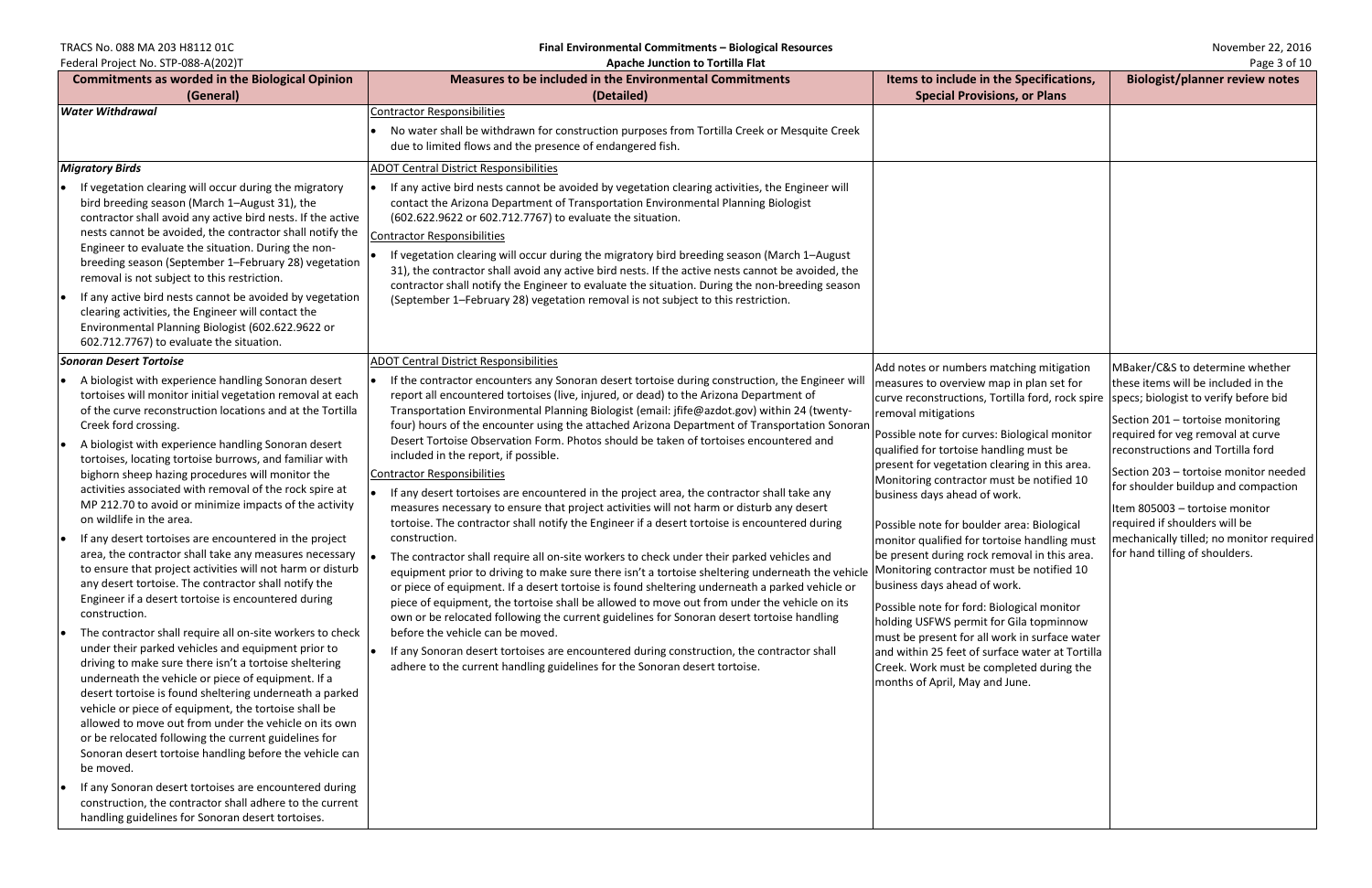Federal Project No. STP-088-A(202)T **Apache Junction to Tortilla Flat** Page 4 of 10

TRACS No. 088 MA 203 H8112 01C<br> **Final Environmental Commitments – Biological Resources** November 22, 2016<br> **Apache Junction to Tortilla Flat** Apache **Hunction to Tortilla Flat** Page 4 of 10

| $\frac{1}{2}$<br><b>Commitments as worded in the Biological Opinion</b>                                                                                                                                                                                                                                                                                                                                                                                                                                                                                                                                                                                                                                                                                                                                        | <b>Apache Junction to Torting Fig</b><br><b>Measures to be included in the Environmental Commitments</b>                                                                                                                                                                                                                                                                                                                                                                                                                                                                                                                                                                                                                                                                                                                                                                                                                                                                                                                                                                                                                                                                                                                                                                                                                                                                                                                                                                                                                                                                                                                                                                                                                                                                                                                                                                                                                                                                                                                                                                                                                                                                                                                                                                                                                                                                                                                                                                                                                                                                                                                                                                                                                                                                                                                                                                                                                                                                                                                                                                                                                                                                                                                                                                                                                                                                                                                                                                                                                                                      | Items to include in the Specifications,                                                                                                                                                                                                                                                                                                                                                                                                                                                                                                                                                                                                                                                                                                                                                                                                                                                                                                                                                                                                                                                                                                                                                                                                                                                                                                                                                                                                                                                                                                                                                                                      | $1.48C + 0111C$<br><b>Biologist/planner review notes</b> |
|----------------------------------------------------------------------------------------------------------------------------------------------------------------------------------------------------------------------------------------------------------------------------------------------------------------------------------------------------------------------------------------------------------------------------------------------------------------------------------------------------------------------------------------------------------------------------------------------------------------------------------------------------------------------------------------------------------------------------------------------------------------------------------------------------------------|---------------------------------------------------------------------------------------------------------------------------------------------------------------------------------------------------------------------------------------------------------------------------------------------------------------------------------------------------------------------------------------------------------------------------------------------------------------------------------------------------------------------------------------------------------------------------------------------------------------------------------------------------------------------------------------------------------------------------------------------------------------------------------------------------------------------------------------------------------------------------------------------------------------------------------------------------------------------------------------------------------------------------------------------------------------------------------------------------------------------------------------------------------------------------------------------------------------------------------------------------------------------------------------------------------------------------------------------------------------------------------------------------------------------------------------------------------------------------------------------------------------------------------------------------------------------------------------------------------------------------------------------------------------------------------------------------------------------------------------------------------------------------------------------------------------------------------------------------------------------------------------------------------------------------------------------------------------------------------------------------------------------------------------------------------------------------------------------------------------------------------------------------------------------------------------------------------------------------------------------------------------------------------------------------------------------------------------------------------------------------------------------------------------------------------------------------------------------------------------------------------------------------------------------------------------------------------------------------------------------------------------------------------------------------------------------------------------------------------------------------------------------------------------------------------------------------------------------------------------------------------------------------------------------------------------------------------------------------------------------------------------------------------------------------------------------------------------------------------------------------------------------------------------------------------------------------------------------------------------------------------------------------------------------------------------------------------------------------------------------------------------------------------------------------------------------------------------------------------------------------------------------------------------------------------------|------------------------------------------------------------------------------------------------------------------------------------------------------------------------------------------------------------------------------------------------------------------------------------------------------------------------------------------------------------------------------------------------------------------------------------------------------------------------------------------------------------------------------------------------------------------------------------------------------------------------------------------------------------------------------------------------------------------------------------------------------------------------------------------------------------------------------------------------------------------------------------------------------------------------------------------------------------------------------------------------------------------------------------------------------------------------------------------------------------------------------------------------------------------------------------------------------------------------------------------------------------------------------------------------------------------------------------------------------------------------------------------------------------------------------------------------------------------------------------------------------------------------------------------------------------------------------------------------------------------------------|----------------------------------------------------------|
|                                                                                                                                                                                                                                                                                                                                                                                                                                                                                                                                                                                                                                                                                                                                                                                                                | (Detailed)                                                                                                                                                                                                                                                                                                                                                                                                                                                                                                                                                                                                                                                                                                                                                                                                                                                                                                                                                                                                                                                                                                                                                                                                                                                                                                                                                                                                                                                                                                                                                                                                                                                                                                                                                                                                                                                                                                                                                                                                                                                                                                                                                                                                                                                                                                                                                                                                                                                                                                                                                                                                                                                                                                                                                                                                                                                                                                                                                                                                                                                                                                                                                                                                                                                                                                                                                                                                                                                                                                                                                    | <b>Special Provisions, or Plans</b>                                                                                                                                                                                                                                                                                                                                                                                                                                                                                                                                                                                                                                                                                                                                                                                                                                                                                                                                                                                                                                                                                                                                                                                                                                                                                                                                                                                                                                                                                                                                                                                          |                                                          |
| (General)                                                                                                                                                                                                                                                                                                                                                                                                                                                                                                                                                                                                                                                                                                                                                                                                      |                                                                                                                                                                                                                                                                                                                                                                                                                                                                                                                                                                                                                                                                                                                                                                                                                                                                                                                                                                                                                                                                                                                                                                                                                                                                                                                                                                                                                                                                                                                                                                                                                                                                                                                                                                                                                                                                                                                                                                                                                                                                                                                                                                                                                                                                                                                                                                                                                                                                                                                                                                                                                                                                                                                                                                                                                                                                                                                                                                                                                                                                                                                                                                                                                                                                                                                                                                                                                                                                                                                                                               |                                                                                                                                                                                                                                                                                                                                                                                                                                                                                                                                                                                                                                                                                                                                                                                                                                                                                                                                                                                                                                                                                                                                                                                                                                                                                                                                                                                                                                                                                                                                                                                                                              |                                                          |
| <b>Water Quality - applies to all work</b><br>Measures will be implemented to prevent lubricants,<br>hydraulic fluid, coolants, fuel and other construction-<br>related materials and contaminants from entering any<br>water body.<br>Best management practices will be implemented to<br>control erosion and prevent pollution related to<br>construction activities.<br>Erosion and pollution control measures will be installed<br>and maintained per Clean Water Act permits under the<br>guidance of the Arizona Department of Transportation<br>Erosion and Pollution Control Manual to ensure that no<br>foreign materials, such as pavement slurry from asphalt<br>grinding equipment or chip seal materials, are sidecast,<br>and to control and prevent sediments from entering<br>aquatic systems. | Design Responsibilities<br>All disturbed soils not paved that will not be landscaped or otherwise permanently stabilized by<br>construction will be seeded using species native to the project vicinity.<br><b>ADOT Central District Responsibilities</b><br>All equipment will be fueled and maintained no closer than 200 feet from the nearest wetland,<br>ditches, flowing or standing water, unless site specific review completed by the Engineer in<br>coordination with the Arizona Department of Transportation Environmental Planning Biologist<br>(602.622.9622 or 602.712.7767) indicates that no impacts to the resource areas will result due<br>to topography or other factors. The Engineer may allow exceptions to this requirement for<br>large cranes, pile drivers, and drill rigs if they cannot be easily moved upon written request for<br>such an exception with an acceptable fueling plan from the contractor.<br>Temporary material storage piles consisting of erosive materials will be placed outside of any<br>dry or flowing drainages unless site specific review completed by the Engineer in coordination<br>with the Arizona Department of Transportation Environmental Planning Biologist indicates that<br>topography or other factors would preclude runoff from entering waterbodies containing listed<br>fish species. The contractor shall supply documentation of these factors in a request to the<br>Engineer for this exception.<br>o Such temporary storage piles will be stabilized with plastic sheeting, straw bales, or other<br>Best Management Practices, to prevent sediment delivery to these waterbodies.<br>o Material to be used within 12 (twelve) hours of deposition will not be considered a<br>temporary material storage pile.<br><b>Contractor Responsibilities</b><br>All disturbed soils not paved that will not be landscaped or otherwise permanently stabilized by<br>construction shall be seeded using species native to the project vicinity<br>Temporary material storage piles consisting of erosive materials shall be placed outside of any<br>dry or flowing drainage unless site specific review completed by the Engineer in coordination<br>with the Arizona Department of Transportation Environmental Planning Biologist indicates that<br>topography or other factors preclude runoff from entering waterbodies containing listed fish<br>species. The contractor shall supply documentation of these factors in a request to the<br>Engineer for this exception.<br>$\circ$ Such temporary storage piles shall be stabilized with plastic sheeting, straw bales, or other<br>Best Management Practices, to prevent sediment delivery to these waterbodies.<br>o Material to be used within 12 (twelve) hours of deposition shall not be considered a<br>temporary material storage pile.<br>All equipment shall be fueled and maintained no closer than 200 feet from the nearest<br>wetland, ditches, flowing or standing water, unless site specific review completed by the<br>Engineer in coordination with the Arizona Department of Transportation Environmental<br>Planning Biologist (602.622.9622 or 602.712.7767) indicates that no impacts to the resource<br>areas will result due to topography or other factors. The Engineer may allow exceptions to this<br>requirement for large cranes, pile drivers, and drill rigs if they cannot be easily moved upon<br>written request for such an exception with an acceptable fueling plan from the contractor. | Things to add to 104.09(E) or contractor<br>responsibilities general requirement:<br>Concrete, grout, cement mortar, solid and<br>source site materials, and hazardous<br>materials (including sealers and<br>petroleum materials) shall be stored in<br>staging areas and outside of any dry or<br>flowing drainages.<br>The contractor shall protect all inlets and<br>catchments from stormwater runoff from<br>fresh concrete, tackifier, paving, or paint<br>striping in case inclement weather<br>unexpectedly occurs.<br>All excavated materials shall be removed<br>to an upland location where they cannot<br>enter the water body.<br>Concrete truck chute cleanout areas shall<br>be established to properly contain wet<br>concrete and wash water and prevent it<br>from entering wetlands or drainages.<br>All discharge water created by<br>construction (e.g. concrete washout,<br>pumping for work area isolation, vehicle<br>wash water, drilling fluids) shall be<br>treated using the best available<br>technology applicable to site conditions<br>to remove debris, nutrients, sediments,<br>petroleum products, metals and other<br>pollutants likely to be present.<br>Install and maintain erosion and pollution<br>control measures per Clean Water Act<br>permits under the guidance of the<br>Arizona Department of Transportation<br>Erosion and Pollution Control Manual to<br>ensure that no foreign materials, such as<br>pavement slurry from asphalt grinding<br>equipment or chip seal materials, are<br>sidecast, and to control and prevent<br>sediments from entering aquatic systems. |                                                          |
|                                                                                                                                                                                                                                                                                                                                                                                                                                                                                                                                                                                                                                                                                                                                                                                                                |                                                                                                                                                                                                                                                                                                                                                                                                                                                                                                                                                                                                                                                                                                                                                                                                                                                                                                                                                                                                                                                                                                                                                                                                                                                                                                                                                                                                                                                                                                                                                                                                                                                                                                                                                                                                                                                                                                                                                                                                                                                                                                                                                                                                                                                                                                                                                                                                                                                                                                                                                                                                                                                                                                                                                                                                                                                                                                                                                                                                                                                                                                                                                                                                                                                                                                                                                                                                                                                                                                                                                               |                                                                                                                                                                                                                                                                                                                                                                                                                                                                                                                                                                                                                                                                                                                                                                                                                                                                                                                                                                                                                                                                                                                                                                                                                                                                                                                                                                                                                                                                                                                                                                                                                              |                                                          |
| <b>Invasive Species</b>                                                                                                                                                                                                                                                                                                                                                                                                                                                                                                                                                                                                                                                                                                                                                                                        | Roadside Development Section Responsibilities                                                                                                                                                                                                                                                                                                                                                                                                                                                                                                                                                                                                                                                                                                                                                                                                                                                                                                                                                                                                                                                                                                                                                                                                                                                                                                                                                                                                                                                                                                                                                                                                                                                                                                                                                                                                                                                                                                                                                                                                                                                                                                                                                                                                                                                                                                                                                                                                                                                                                                                                                                                                                                                                                                                                                                                                                                                                                                                                                                                                                                                                                                                                                                                                                                                                                                                                                                                                                                                                                                                 | Need to ensure that the N&I specifications                                                                                                                                                                                                                                                                                                                                                                                                                                                                                                                                                                                                                                                                                                                                                                                                                                                                                                                                                                                                                                                                                                                                                                                                                                                                                                                                                                                                                                                                                                                                                                                   |                                                          |
| All disturbed soils not paved that will not be landscaped<br>or otherwise permanently stabilized by construction will<br>be seeded using species native to the project vicinity.                                                                                                                                                                                                                                                                                                                                                                                                                                                                                                                                                                                                                               | The Arizona Department of Transportation Roadside Development Section will provide special<br>provisions for the control of noxious and invasive plant species during construction that may<br>require treatment and control within the project limits.                                                                                                                                                                                                                                                                                                                                                                                                                                                                                                                                                                                                                                                                                                                                                                                                                                                                                                                                                                                                                                                                                                                                                                                                                                                                                                                                                                                                                                                                                                                                                                                                                                                                                                                                                                                                                                                                                                                                                                                                                                                                                                                                                                                                                                                                                                                                                                                                                                                                                                                                                                                                                                                                                                                                                                                                                                                                                                                                                                                                                                                                                                                                                                                                                                                                                                       | reference the Environmental Assessment for<br>Management of Noxious Weeds and<br>Hazardous Vegetation on Public Roads on                                                                                                                                                                                                                                                                                                                                                                                                                                                                                                                                                                                                                                                                                                                                                                                                                                                                                                                                                                                                                                                                                                                                                                                                                                                                                                                                                                                                                                                                                                     |                                                          |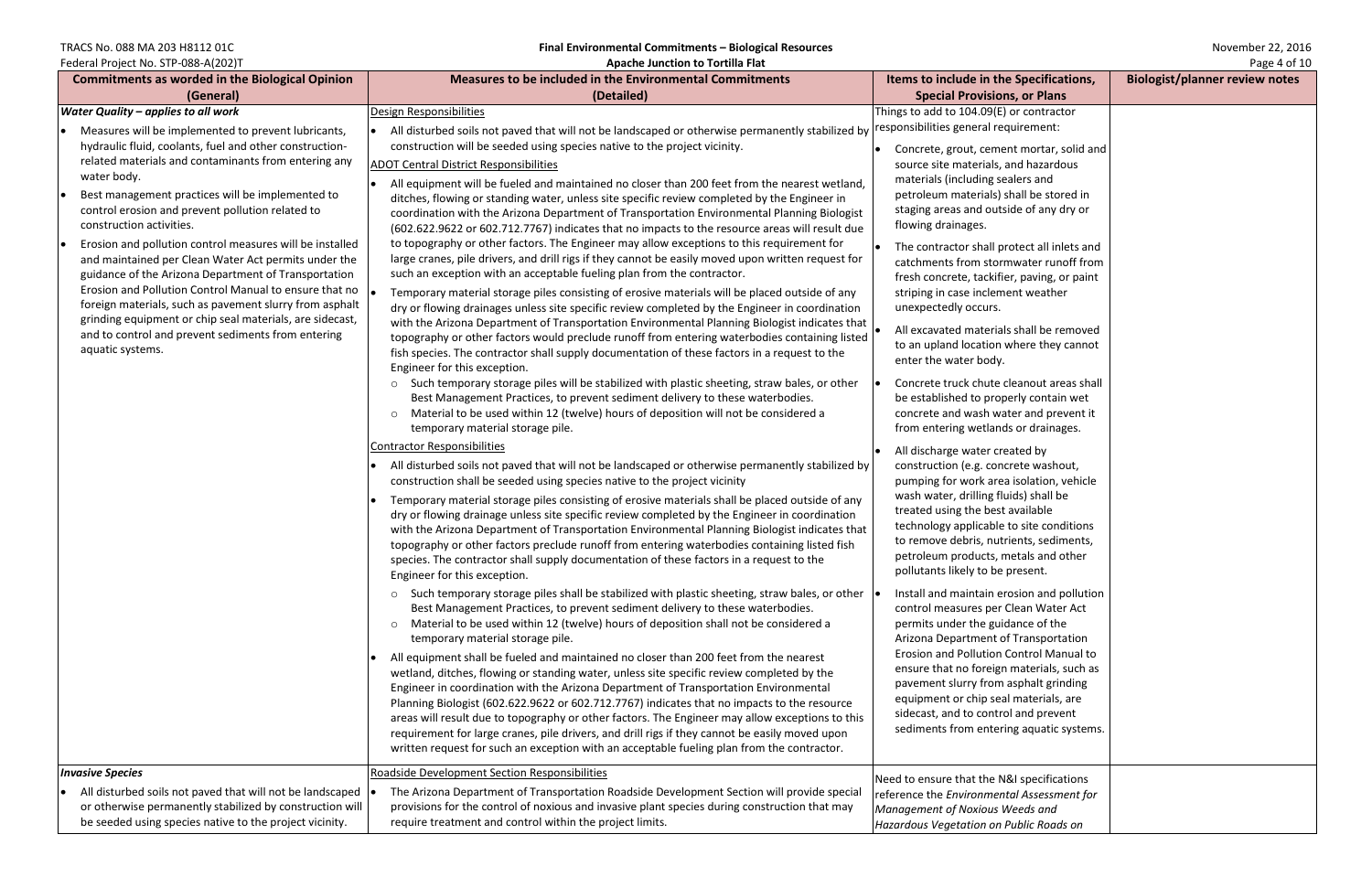TRACS No. 088 MA 203 H8112 01C **Final Environmental Commitments – Biological Resources** November 22, 2016

| Federal Project No. STP-088-A(202)T<br>Apache Junction to Tortilla Flat                                                                                                                                                                                                                                                                                                                                                                                                                                                                                                                                                            |                                                                                                                                                                                                                                                                                                                                                                                                                                                                                                                                                                                                                                                                                                                                                                                                                                                                                                                                                                                                                                                                                                                                                                                                                                                                                                                                                                                                                                                                                                                                                                              | Page 5 of 10                                                                                                                                                                          |                                                                                                                                                  |
|------------------------------------------------------------------------------------------------------------------------------------------------------------------------------------------------------------------------------------------------------------------------------------------------------------------------------------------------------------------------------------------------------------------------------------------------------------------------------------------------------------------------------------------------------------------------------------------------------------------------------------|------------------------------------------------------------------------------------------------------------------------------------------------------------------------------------------------------------------------------------------------------------------------------------------------------------------------------------------------------------------------------------------------------------------------------------------------------------------------------------------------------------------------------------------------------------------------------------------------------------------------------------------------------------------------------------------------------------------------------------------------------------------------------------------------------------------------------------------------------------------------------------------------------------------------------------------------------------------------------------------------------------------------------------------------------------------------------------------------------------------------------------------------------------------------------------------------------------------------------------------------------------------------------------------------------------------------------------------------------------------------------------------------------------------------------------------------------------------------------------------------------------------------------------------------------------------------------|---------------------------------------------------------------------------------------------------------------------------------------------------------------------------------------|--------------------------------------------------------------------------------------------------------------------------------------------------|
| <b>Commitments as worded in the Biological Opinion</b>                                                                                                                                                                                                                                                                                                                                                                                                                                                                                                                                                                             | <b>Measures to be included in the Environmental Commitments</b>                                                                                                                                                                                                                                                                                                                                                                                                                                                                                                                                                                                                                                                                                                                                                                                                                                                                                                                                                                                                                                                                                                                                                                                                                                                                                                                                                                                                                                                                                                              | Items to include in the Specifications,                                                                                                                                               | <b>Biologist/planner review notes</b>                                                                                                            |
| (General)                                                                                                                                                                                                                                                                                                                                                                                                                                                                                                                                                                                                                          | (Detailed)                                                                                                                                                                                                                                                                                                                                                                                                                                                                                                                                                                                                                                                                                                                                                                                                                                                                                                                                                                                                                                                                                                                                                                                                                                                                                                                                                                                                                                                                                                                                                                   | <b>Special Provisions, or Plans</b>                                                                                                                                                   |                                                                                                                                                  |
| Prior to the start of ground-disturbing activities, the<br>contractor shall arrange for and perform the control of<br>noxious and invasive species in the project area.<br>Equipment will be cleaned prior to arriving on site and<br>prior to leaving work sites where invasive or noxious<br>species are present.<br>Use of herbicides along SR 88 will comply with a<br>Pesticide Use Proposal approved by the Tonto National<br>Forest based on the terms of the Environmental<br>Assessment for Management of Noxious Weeds and<br>Hazardous Vegetation on Public Roads on National<br>Forest System Lands in Arizona (2004). | <b>Contractor Responsibilities</b><br>The contractor shall develop a Noxious and Invasive Plant Species Treatment and Control Plan<br>in accordance with the requirements in the contract documents. Plants to be controlled shall<br>include those listed in the State and Federal Noxious Weed lists, the State Invasive Species list<br>and the List of Invasive Species on the Tonto National Forest in accordance with State and<br>Federal Laws and Executive Orders. The plan and associated treatments shall include all areas<br>within the project right of way and easements as shown on the project plans. The treatment<br>and control plan shall be submitted to the Engineer for the Arizona Department of<br>Transportation Construction Professional Landscape Architect for review and approval prior to<br>implementation by the contractor.<br>Prior to the start of ground-disturbing activities, the contractor shall arrange for and perform<br>the control of noxious and invasive species in the project area.<br>To prevent the introduction of invasive species seeds, all hauling and construction equipment<br>shall be washed at the contractor's storage facility. All vehicles and equipment shall be free of<br>all attached soil, mud, vegetation and other debris prior to entering the construction site.<br>To prevent invasive species seeds from leaving the site, the contractor shall inspect all<br>construction equipment and remove all attached plant/vegetation and soil/mud debris prior to<br>leaving the construction site. | National Forest System Lands in Arizona.                                                                                                                                              |                                                                                                                                                  |
|                                                                                                                                                                                                                                                                                                                                                                                                                                                                                                                                                                                                                                    | APPLIES SPECIFICALLY TO WORK IN STAGING AREAS                                                                                                                                                                                                                                                                                                                                                                                                                                                                                                                                                                                                                                                                                                                                                                                                                                                                                                                                                                                                                                                                                                                                                                                                                                                                                                                                                                                                                                                                                                                                |                                                                                                                                                                                       |                                                                                                                                                  |
| Staging Areas - forest requirement, no specific mitigation<br>in the BE for FWS                                                                                                                                                                                                                                                                                                                                                                                                                                                                                                                                                    | <b>ADOT Central District Responsibilities</b><br>No vegetation removal will occur in the designated staging areas; only existing cleared areas<br>will be used.<br><b>Contractor Responsibilities</b><br>No vegetation removal shall occur in the designated staging areas; only existing cleared areas<br>will be used.                                                                                                                                                                                                                                                                                                                                                                                                                                                                                                                                                                                                                                                                                                                                                                                                                                                                                                                                                                                                                                                                                                                                                                                                                                                     | Project Plan and Specifications Note - State<br>that no vegetation removal shall occur within<br>the designated staging areas on the plan<br>sheets and/or in the special provisions. |                                                                                                                                                  |
|                                                                                                                                                                                                                                                                                                                                                                                                                                                                                                                                                                                                                                    | APPLIES SPECIFICALLY TO WORK AT THE ROCKFALL MITIGATION AREA                                                                                                                                                                                                                                                                                                                                                                                                                                                                                                                                                                                                                                                                                                                                                                                                                                                                                                                                                                                                                                                                                                                                                                                                                                                                                                                                                                                                                                                                                                                 |                                                                                                                                                                                       |                                                                                                                                                  |
| <b>Tortoise, Bighorn (AGFD request)</b><br>A biologist with experience handling Sonoran desert<br>tortoises, locating tortoise burrows, and familiar with<br>bighorn sheep hazing procedures will monitor the<br>activities associated with removal of the rock spire at<br>MP 212.70 to avoid or minimize impacts of the activity<br>on wildlife in the area.                                                                                                                                                                                                                                                                     | <b>ADOT Central District Responsibilities</b><br>The Engineer will contact the Arizona Department of Transportation Environmental Planning<br>Biologist (602.622.9622 or 602.712.7767) a minimum of 10 (ten) business days ahead of the<br>rock spire removal to arrange for a qualified biologist to serve as a biological monitor during<br>the rock spire removal for the protection of Sonoran desert tortoises and other herpetofauna<br>in the area. If bighorn sheep are found to be present in the area at the time when blasting is to<br>occur, the biologist will disperse the sheep away from the area using hazing techniques that are<br>identified through coordination with the Arizona Game and Fish Department.<br><b>Contractor Responsibilities</b><br>The Contractor shall notify the Department at least 21 (twenty-one) days prior to beginning<br>work in the rock spire removal area to arrange for a qualified biological monitor to be present.<br>The contractor shall not begin ground disturbing work until receiving Engineer approval<br>following an initial survey of the rock spire removal area for the presence of bighorn sheep or<br>other sensitive species by the qualified biological monitor. The contractor will not conduct rock<br>spire removal work unless a biological monitor qualified to handle Sonoran desert tortoises is<br>present.                                                                                                                                                                                  | Note that bio monitor must be present for<br>this work on the plans or in specs.                                                                                                      | Review Item 9240053 - boulder<br>removal to make sure no conflicts with<br>bio monitor reqt.<br>Include design cost mod for tortoise<br>monitor. |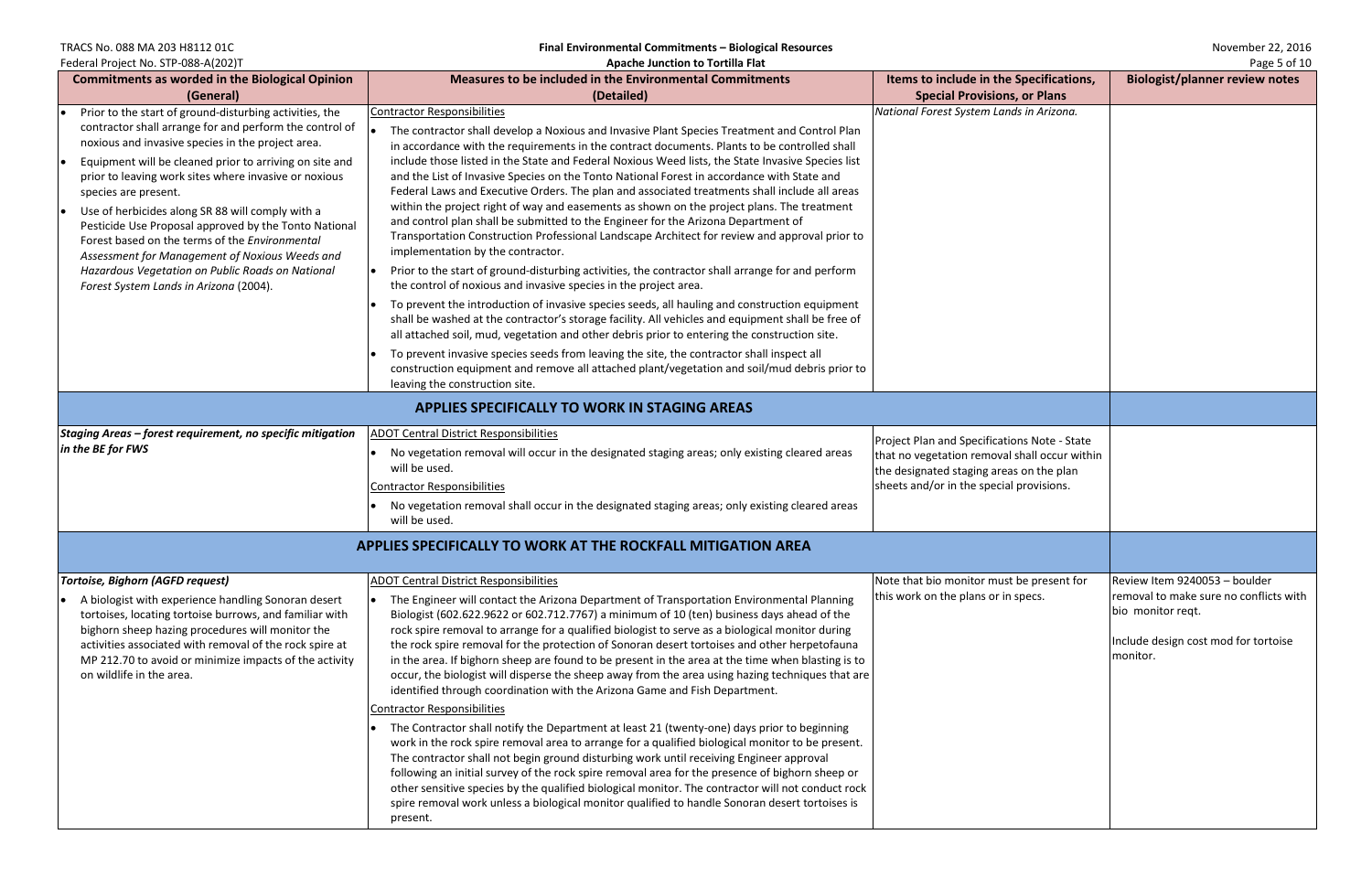TRACS No. 088 MA 203 H8112 01C **Final Environmental Commitments – Biological Resources** November 22, 2016

| $\frac{1}{2}$<br><b>Commitments as worded in the Biological Opinion</b>                                                                                                                               | Measures to be included in the Environmental Commitments                                                                                                                                                                                                                                                                                                                                                                                                                                                     | Items to include in the Specifications,                                                                                                                                   | - טביט טי<br><b>Biologist/planner review notes</b>                                                          |
|-------------------------------------------------------------------------------------------------------------------------------------------------------------------------------------------------------|--------------------------------------------------------------------------------------------------------------------------------------------------------------------------------------------------------------------------------------------------------------------------------------------------------------------------------------------------------------------------------------------------------------------------------------------------------------------------------------------------------------|---------------------------------------------------------------------------------------------------------------------------------------------------------------------------|-------------------------------------------------------------------------------------------------------------|
| (General)                                                                                                                                                                                             | (Detailed)                                                                                                                                                                                                                                                                                                                                                                                                                                                                                                   | <b>Special Provisions, or Plans</b>                                                                                                                                       |                                                                                                             |
| <b>APPLIES SPECIFICALLY TO WORK IN CURVE RECONSTRUCTION AREAS</b>                                                                                                                                     |                                                                                                                                                                                                                                                                                                                                                                                                                                                                                                              |                                                                                                                                                                           |                                                                                                             |
| <b>Tortoise</b>                                                                                                                                                                                       | <b>ADOT Central District Responsibilities</b>                                                                                                                                                                                                                                                                                                                                                                                                                                                                | Note that bio monitor must be present for                                                                                                                                 | Review Section 201 - clearing and                                                                           |
| A biologist with experience handling Sonoran desert<br>tortoises will monitor initial vegetation removal at each<br>of the curve reconstruction locations and at the Tortilla<br>Creek ford crossing. | Prior to commencement of ground-disturbing or clearing activities associated with curve<br>reconstruction, staging areas, and the Tortilla Creek ford crossing, the Engineer will ensure that<br>the designated work area has been clearly marked. The contractor shall not conduct any<br>activities outside of the designated work area without the approval of the Engineer and Arizona<br>Department of Transportation Environmental Planning.                                                           | initial vegetation clearing on the plan<br>sheets/index sheet and/or specs for curve<br>reconstruction areas.                                                             | grubbing – for any conflicts with bio<br>monitoring reqt.<br>Include in design cost mod for bio<br>monitor. |
|                                                                                                                                                                                                       | Prior to commencement of ground-disturbing or clearing activities, the Engineer, the<br>contractor, the Arizona Department of Transportation Environmental Planning representative,<br>and the Tonto National Forest representative (Terrin Lane, 623.512.7538) or his/her designee<br>will walk the site and agree on the designated work areas.                                                                                                                                                            |                                                                                                                                                                           |                                                                                                             |
|                                                                                                                                                                                                       | The Engineer will contact the Arizona Department of Transportation Environmental Planning<br>Biologist (602.622.9622 or 602.712.7767) a minimum of 10 (ten) business days ahead of each<br>area of curve reconstruction work to arrange for a qualified biologist to monitor initial<br>vegetation clearing activities for the protection of desert tortoises in that area.                                                                                                                                  |                                                                                                                                                                           |                                                                                                             |
|                                                                                                                                                                                                       | <b>Contractor Responsibilities</b>                                                                                                                                                                                                                                                                                                                                                                                                                                                                           |                                                                                                                                                                           |                                                                                                             |
|                                                                                                                                                                                                       | Prior to commencement of ground-disturbing or clearing activities associated with curve<br>reconstruction, staging areas, and the Tortilla Creek ford crossing, the Engineer will ensure that<br>the designated work area has been clearly marked. The contractor shall not conduct any<br>activities outside of the designated work area without the approval of the Engineer and Arizona<br>Department of Transportation Environmental Planning.                                                           |                                                                                                                                                                           |                                                                                                             |
|                                                                                                                                                                                                       | Prior to commencement of ground-disturbing or clearing activities, the Engineer, the<br>contractor, the Arizona Department of Transportation Environmental Planning representative,<br>and the Tonto National Forest representative (Terrin Lane, 623.512.7538) or his/her designee<br>will walk the site and agree on the designated work area.                                                                                                                                                             |                                                                                                                                                                           |                                                                                                             |
|                                                                                                                                                                                                       | The contractor shall not begin vegetation removal activities at any curve reconstruction area<br>until receiving Engineer approval following an initial survey of the curve reconstruction area for<br>the presence of Sonoran desert tortoises or other sensitive species by a qualified biological<br>monitor. The contractor will not conduct initial vegetation removal work at any curve<br>reconstruction area unless a biological monitor qualified to handle Sonoran desert tortoises is<br>present. |                                                                                                                                                                           |                                                                                                             |
|                                                                                                                                                                                                       | APPLIES SPECIFICALLY TO WORK AT THE TORTILLA CREEK FORD CROSSING                                                                                                                                                                                                                                                                                                                                                                                                                                             |                                                                                                                                                                           |                                                                                                             |
| <b>Water Quality - applies to Tortilla Ford only</b>                                                                                                                                                  | <b>ADOT Central District Responsibilities</b>                                                                                                                                                                                                                                                                                                                                                                                                                                                                | Add below the line budget item for fish                                                                                                                                   |                                                                                                             |
| A plan for managing temporary water diversion will be<br>implemented during construction to protect sensitive<br>aquatic resources and meet pollution and erosion<br>control requirements.            | Prior to commencement of ground-disturbing or clearing activities associated with curve<br>reconstruction, staging areas, and the Tortilla Creek ford crossing, the Engineer will ensure that<br>the designated work area has been clearly marked. The contractor shall not conduct any<br>activities outside of the designated work area without the approval of the Engineer and Arizona<br>Department of Transportation Environmental Planning.                                                           | relocation/monitoring to construction budget.<br>Amount TBD, likely 1-3 biologists full time for<br>1 month plus expenses.<br>Project Plans and Note - Show work area and |                                                                                                             |
| <b>Tortoise</b>                                                                                                                                                                                       | Prior to commencement of ground-disturbing or clearing activities associated with curve                                                                                                                                                                                                                                                                                                                                                                                                                      | note that areas outside work area cannot be                                                                                                                               |                                                                                                             |
| A biologist with experience handling Sonoran desert<br>tortoises will monitor initial vegetation removal at each                                                                                      | reconstruction, staging areas, and the Tortilla Creek ford crossing, the Engineer, the contractor,                                                                                                                                                                                                                                                                                                                                                                                                           | disturbed.                                                                                                                                                                |                                                                                                             |
| of the curve reconstruction locations and at the Tortilla                                                                                                                                             | the Arizona Department of Transportation Environmental Planning representative, and the                                                                                                                                                                                                                                                                                                                                                                                                                      | Include in Item 9240052:<br>Work boundaries to be marked and                                                                                                              |                                                                                                             |
| Creek ford crossing.                                                                                                                                                                                  | Tonto National Forest representative (Terrin Lane, 623.512.7538) or his/her designee will walk<br>the site and agree on the designated work areas.                                                                                                                                                                                                                                                                                                                                                           | approved by Engineer;                                                                                                                                                     |                                                                                                             |
| Gila Topminnow                                                                                                                                                                                        | Work at the Tortilla Creek ford crossing and Mesquite Creek low-water crossing will be                                                                                                                                                                                                                                                                                                                                                                                                                       | Bio monitor required for initial                                                                                                                                          |                                                                                                             |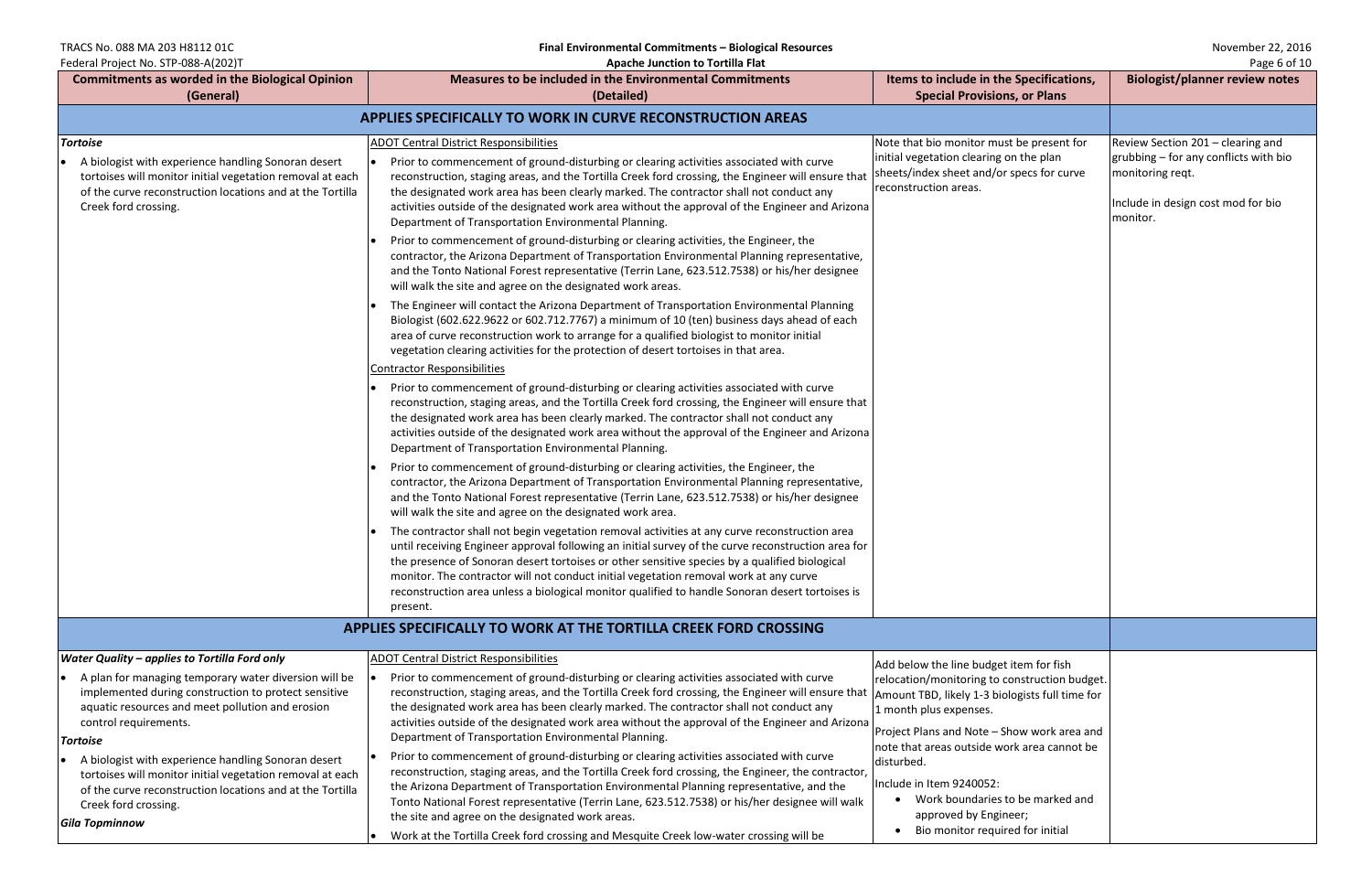| <b>Commitments as worded in the Biological Opinion</b>                                                                                                                                                                                                                                                                                                                                                                                                                                                                                                                                                                                                                                                                                                                                                                                                                                                                                                                                                                                                                                                                                                                                                                                                                                                                                                                                                                                                                                                                                                                                                                                                                                                                                                                                                                                                                            | <b>Measures to be included in the Environmental Commitments</b>                                                                                                                                                                                                                                                                                                                                                                                                                                                                                                                                                                                                                                                                                                                                                                                                                                                                                                                                                                                                                                                                                                                                                                                                                                                                                                                                                                                                                                                                                                                                                                                                                                                                                                                                                                                                                                                                                                                                                                                                                                                                                                                                                                                                                                                                                                                                                                                                                                                                                                                                                                                                                                                                                                                                                                                                                                                                                                                                                                                 | Items to include in the Specifications,                                                                                                                                                                                                                                                                                                                                                                                                                                                                                                                                                                                                                                                                                                                                                                                                                                                                                                                                                                                                                                                                                                                                                                                  | Biologist/planner review notes |
|-----------------------------------------------------------------------------------------------------------------------------------------------------------------------------------------------------------------------------------------------------------------------------------------------------------------------------------------------------------------------------------------------------------------------------------------------------------------------------------------------------------------------------------------------------------------------------------------------------------------------------------------------------------------------------------------------------------------------------------------------------------------------------------------------------------------------------------------------------------------------------------------------------------------------------------------------------------------------------------------------------------------------------------------------------------------------------------------------------------------------------------------------------------------------------------------------------------------------------------------------------------------------------------------------------------------------------------------------------------------------------------------------------------------------------------------------------------------------------------------------------------------------------------------------------------------------------------------------------------------------------------------------------------------------------------------------------------------------------------------------------------------------------------------------------------------------------------------------------------------------------------|-------------------------------------------------------------------------------------------------------------------------------------------------------------------------------------------------------------------------------------------------------------------------------------------------------------------------------------------------------------------------------------------------------------------------------------------------------------------------------------------------------------------------------------------------------------------------------------------------------------------------------------------------------------------------------------------------------------------------------------------------------------------------------------------------------------------------------------------------------------------------------------------------------------------------------------------------------------------------------------------------------------------------------------------------------------------------------------------------------------------------------------------------------------------------------------------------------------------------------------------------------------------------------------------------------------------------------------------------------------------------------------------------------------------------------------------------------------------------------------------------------------------------------------------------------------------------------------------------------------------------------------------------------------------------------------------------------------------------------------------------------------------------------------------------------------------------------------------------------------------------------------------------------------------------------------------------------------------------------------------------------------------------------------------------------------------------------------------------------------------------------------------------------------------------------------------------------------------------------------------------------------------------------------------------------------------------------------------------------------------------------------------------------------------------------------------------------------------------------------------------------------------------------------------------------------------------------------------------------------------------------------------------------------------------------------------------------------------------------------------------------------------------------------------------------------------------------------------------------------------------------------------------------------------------------------------------------------------------------------------------------------------------------------------------|--------------------------------------------------------------------------------------------------------------------------------------------------------------------------------------------------------------------------------------------------------------------------------------------------------------------------------------------------------------------------------------------------------------------------------------------------------------------------------------------------------------------------------------------------------------------------------------------------------------------------------------------------------------------------------------------------------------------------------------------------------------------------------------------------------------------------------------------------------------------------------------------------------------------------------------------------------------------------------------------------------------------------------------------------------------------------------------------------------------------------------------------------------------------------------------------------------------------------|--------------------------------|
| (General)                                                                                                                                                                                                                                                                                                                                                                                                                                                                                                                                                                                                                                                                                                                                                                                                                                                                                                                                                                                                                                                                                                                                                                                                                                                                                                                                                                                                                                                                                                                                                                                                                                                                                                                                                                                                                                                                         | (Detailed)                                                                                                                                                                                                                                                                                                                                                                                                                                                                                                                                                                                                                                                                                                                                                                                                                                                                                                                                                                                                                                                                                                                                                                                                                                                                                                                                                                                                                                                                                                                                                                                                                                                                                                                                                                                                                                                                                                                                                                                                                                                                                                                                                                                                                                                                                                                                                                                                                                                                                                                                                                                                                                                                                                                                                                                                                                                                                                                                                                                                                                      | <b>Special Provisions, or Plans</b>                                                                                                                                                                                                                                                                                                                                                                                                                                                                                                                                                                                                                                                                                                                                                                                                                                                                                                                                                                                                                                                                                                                                                                                      |                                |
| Federal Project No. STP-088-A(202)T<br>Work at the Tortilla Creek ford crossing and Mesquite<br>Creek low-water crossing will be conducted during the<br>months of April, May, and June, when surface flows are $\vert$ .<br>expected to be lowest.<br>Listed fish species and native frogs will be removed from<br>the work area at the Tortilla Creek ford crossing prior to<br>any in-water work activities. Fish exclusion activities will<br>be performed under the direction of a biologist holding<br>a permit for recovery of Gila topminnow and will be<br>relocated per the Arizona Department of<br>Transportation's Fish Salvage Protocol and the detailed<br>topminnow salvage plan.<br>No work will be allowed in flowing surface water unless<br>fish exclusion measures are being implemented.<br>All concrete will be poured in the dry, or within confined<br>waters not being discharged to surface waters, and will<br>be sealed with a methacrylate sealer before contact<br>with surface water is allowed.<br>Water that is pumped from Tortilla Creek to dewater the<br>ford reconstruction work area will be monitored and will<br>not be discharged at turbidity levels greater than 10<br>percent above the background level, as measured within<br>100 feet of the ford crossing.<br>Discharge of water back to the stream will occur in such<br>a manner as not to cause erosion.<br>The contractor will stop work immediately and inform<br>the Engineer if surface flows enter the in-water work<br>area at any time following the initial isolation or<br>diversion activities. The Engineer will arrange for fish<br>and native frog exclusion and relocation per the Arizona $\vert \bullet \vert$<br>Department of Transportation's Fish Salvage Protocol<br>and the detailed topminnow salvage plan before<br>allowing work to commence again. | Apache Junction to Tortilla Flat<br>conducted during the months of April, May, and/or June, when surface flows are expected to<br>be lowest.<br>At least 21 (twenty-one) days prior to any ground disturbing activities at the Tortilla Creek ford<br>crossing, the Engineer will contact the Arizona Department of Transportation Environmental<br>Planning Biologist (602.622.9622 or 602.712.7767) to arrange for a biologist to prepare a<br>detailed topminnow salvage plan based on current conditions in Tortilla Creek, the contractor's<br>Temporary Water Management Plan, and the Arizona Department of Transportation's Fish<br>Salvage Protocol.<br>The US Fish and Wildlife Service's Arizona Ecological Services Field Office will be notified 1-2<br>weeks before topminnow salvage activities begin. A Fish Salvage Report will be submitted<br>within 2 (two) weeks of the completion of each salvage effort, and a Project Completion Report<br>will be submitted within 60 (sixty) days of completion of all work at the Tortilla Creek ford<br>crossing per the Fish Salvage Protocol.<br>The Engineer will contact the Arizona Department of Transportation Environmental Planning<br>Biologist (602.622.9622 or 602.712.7767) a minimum of 10 (ten) business days ahead of any<br>work at the Tortilla Creek ford crossing to arrange for a qualified biologist with the necessary<br>State and Federal permits to conduct preconstruction fish surveys and relocations. The fish<br>surveys will extend 100 feet upstream and downstream of the ford crossing and low-water<br>crossing, and will take place no more than 48 (forty-eight) hours prior to the start of<br>construction at the ford crossing.<br>If surface waters or surface flows are present in the work area at the Tortilla Creek ford, any<br>listed fish or native frogs present within the work area will, under the authority of appropriate<br>State and Federal permits, be removed and relocated to a location (or locations) per the<br>Arizona Department of Transportation's Fish Salvage Protocol and the detailed topminnow<br>salvage plan.<br>No work shall begin at the Tortilla Creek ford crossing prior to the completion of the<br>preconstruction fish surveys, and relocations if necessary. The Engineer will provide notification<br>to the contractor upon the completion of fish surveys, and relocation if necessary, at the ford<br>crossing.<br>The Engineer will contact the Arizona Department of Transportation Environmental Planning<br>Biologist (602.622.9622 or 602.712.7767) following any flow event where water enters the<br>work area in Tortilla Creek while reconstruction of the ford crossing is ongoing to determine<br>whether additional fish exclusion and relocation activities may be required.<br>The contractor shall stop work immediately and inform the Engineer if surface flows enter the<br>in-water work area at the Tortilla Creek ford crossing any time following the initial survey | vegetation removal.<br>add requirement to use vegetable oil<br>or other biodegradable, acceptable<br>hydraulic fluid substitute to<br>construction plans and special<br>provision.<br>Include requirement to use 2<br>hydrovac trucks and temporary<br>containment to avoid sedimentation<br>in downstream channel during<br>cleanout of the existing culvert pipe;<br>hand place grout at the downstream<br>end of the pipe 24 hours prior to<br>pumping grout into the culvert to<br>minimize potential for spillage into<br>the creek.<br>Include requirement for contractor to<br>develop and submit a Temporary<br>Water Management Plan (i.e., a<br>dewatering plan) to ADOT for review<br>and approval - the following items<br>should be called out for inclusion in<br>the plan:<br>The sequence and schedule for<br>$\qquad \qquad -$<br>dewatering and re-watering<br>Methods to isolate the work area<br>from the active stream flow<br>As applicable, methods to route<br>and convey stream flow around<br>or through the isolated work<br>area<br>As applicable, methods to de-<br>water the isolated work area<br>As applicable, methods to pump<br>and treat water before it is<br>discharged downstream | Page 7 of 10                   |
|                                                                                                                                                                                                                                                                                                                                                                                                                                                                                                                                                                                                                                                                                                                                                                                                                                                                                                                                                                                                                                                                                                                                                                                                                                                                                                                                                                                                                                                                                                                                                                                                                                                                                                                                                                                                                                                                                   | and/or fish exclusion and relocation activities. The Engineer will arrange for fish and native frog<br>exclusion and relocation per the Arizona Department of Transportation's Fish Salvage Protocol                                                                                                                                                                                                                                                                                                                                                                                                                                                                                                                                                                                                                                                                                                                                                                                                                                                                                                                                                                                                                                                                                                                                                                                                                                                                                                                                                                                                                                                                                                                                                                                                                                                                                                                                                                                                                                                                                                                                                                                                                                                                                                                                                                                                                                                                                                                                                                                                                                                                                                                                                                                                                                                                                                                                                                                                                                            | Specifications for on-site backup<br>materials and equipment                                                                                                                                                                                                                                                                                                                                                                                                                                                                                                                                                                                                                                                                                                                                                                                                                                                                                                                                                                                                                                                                                                                                                             |                                |
|                                                                                                                                                                                                                                                                                                                                                                                                                                                                                                                                                                                                                                                                                                                                                                                                                                                                                                                                                                                                                                                                                                                                                                                                                                                                                                                                                                                                                                                                                                                                                                                                                                                                                                                                                                                                                                                                                   | and the detailed topminnow salvage plan before allowing work to commence again.<br><b>Contractor Responsibilities</b><br>Prior to commencement of ground-disturbing or clearing activities associated with curve<br>reconstruction, staging areas, and the Tortilla Creek ford crossing, the Engineer will ensure that<br>the designated work area has been clearly marked. The contractor shall not conduct any<br>activities outside of the designated work area without the approval of the Engineer and Arizona<br>Department of Transportation Environmental Planning.                                                                                                                                                                                                                                                                                                                                                                                                                                                                                                                                                                                                                                                                                                                                                                                                                                                                                                                                                                                                                                                                                                                                                                                                                                                                                                                                                                                                                                                                                                                                                                                                                                                                                                                                                                                                                                                                                                                                                                                                                                                                                                                                                                                                                                                                                                                                                                                                                                                                     | Calculations of water pump<br>-<br>capacity<br>Contractor mitigation measures moved into<br>Tortilla Creek Ford Spec:<br>• Work at the Tortilla Creek ford crossing<br>and Mesquite Creek low-water crossing<br>shall be conducted during the months of<br>April, May, and/or June, when surface                                                                                                                                                                                                                                                                                                                                                                                                                                                                                                                                                                                                                                                                                                                                                                                                                                                                                                                         |                                |
|                                                                                                                                                                                                                                                                                                                                                                                                                                                                                                                                                                                                                                                                                                                                                                                                                                                                                                                                                                                                                                                                                                                                                                                                                                                                                                                                                                                                                                                                                                                                                                                                                                                                                                                                                                                                                                                                                   | Prior to commencement of ground-disturbing or clearing activities associated with curve<br>reconstruction, staging areas, and the Tortilla Creek ford crossing, the Engineer, the contractor,                                                                                                                                                                                                                                                                                                                                                                                                                                                                                                                                                                                                                                                                                                                                                                                                                                                                                                                                                                                                                                                                                                                                                                                                                                                                                                                                                                                                                                                                                                                                                                                                                                                                                                                                                                                                                                                                                                                                                                                                                                                                                                                                                                                                                                                                                                                                                                                                                                                                                                                                                                                                                                                                                                                                                                                                                                                   | flows are expected to be lowest.                                                                                                                                                                                                                                                                                                                                                                                                                                                                                                                                                                                                                                                                                                                                                                                                                                                                                                                                                                                                                                                                                                                                                                                         |                                |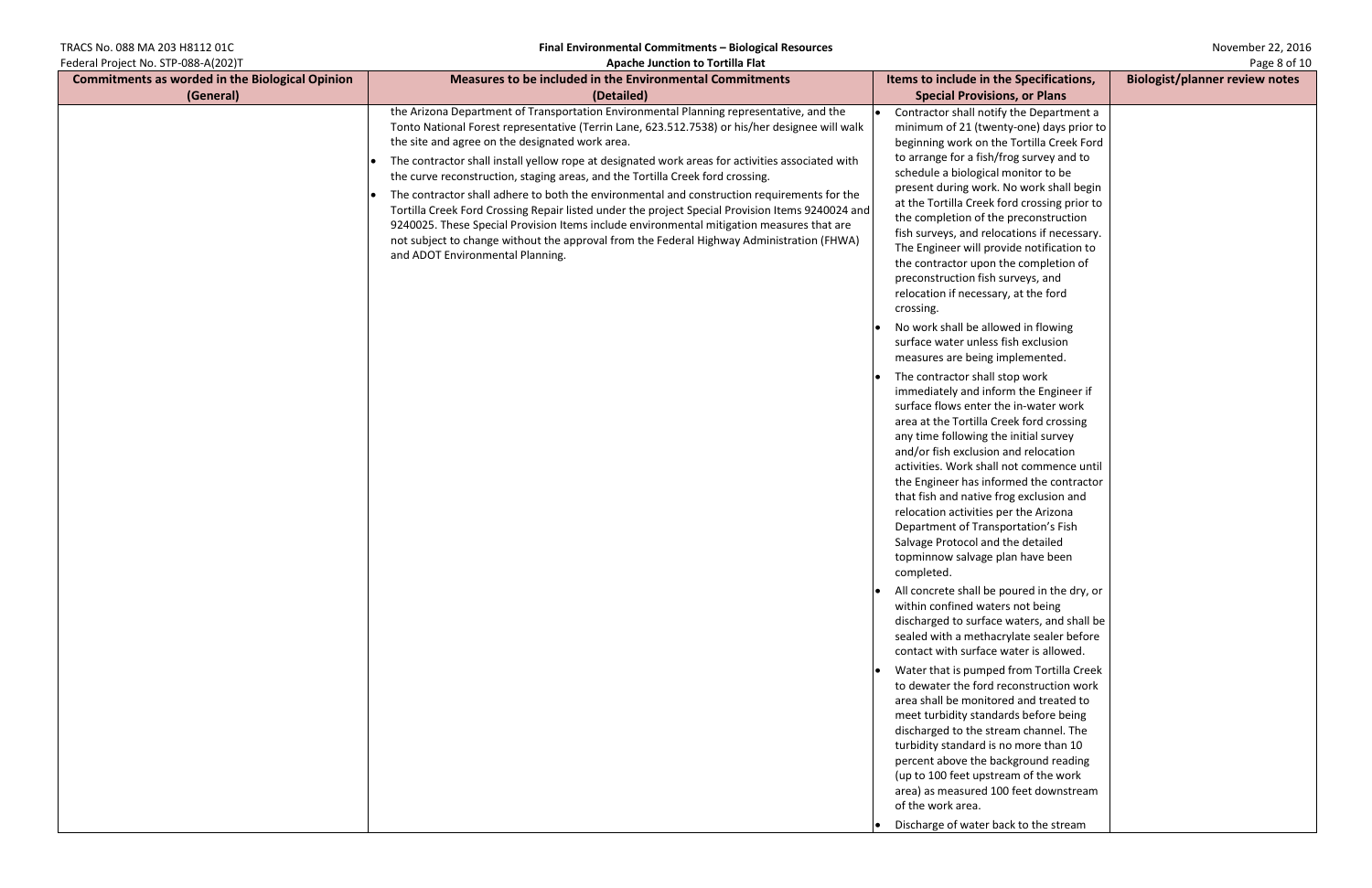| TRACS No. 088 MA 203 H8112 01C                         | Final Environmental Commitments - Biological Resources   |                                         | November 22, 2016                     |
|--------------------------------------------------------|----------------------------------------------------------|-----------------------------------------|---------------------------------------|
| Federal Project No. STP-088-A(202)T                    | <b>Apache Junction to Tortilla Flat</b>                  |                                         | Page 9 of 10                          |
| <b>Commitments as worded in the Biological Opinion</b> | Measures to be included in the Environmental Commitments | Items to include in the Specifications, | <b>Biologist/planner review notes</b> |
| (General)                                              | (Detailed)                                               | <b>Special Provisions, or Plans</b>     |                                       |
|                                                        |                                                          | shall occur in such a manner as not to  |                                       |
|                                                        |                                                          | cause erosion.                          |                                       |

- The contractor shall sto immediately and inform surface flows enter the area at any time follow isolation or diversion a Engineer will arrange f frog exclusion and relo Arizona Department of Fish Salvage Protocol a topminnow salvage pla work to commence aga
- The contractor shall de Water Management Pl plan as necessary for the methods. The Plan must and erosion control require project and shall includ outlined in the project 9240052.
- Equipment shall be che and shall be well maint lubricants and any othe materials from enterin Prior to conducting wo Creek ford crossing, all be free of any external products, hydraulic flui Wash water shall not b any water body without
- The contractor shall no vegetation removal wo Creek ford crossing are biological monitor qual Sonoran desert tortois

|                                   | <b>Page 9 01 IU</b>                   |
|-----------------------------------|---------------------------------------|
| e Specifications,                 | <b>Biologist/planner review notes</b> |
| າs, or Plans                      |                                       |
| anner as not to                   |                                       |
|                                   |                                       |
| op work                           |                                       |
| m the Engineer if                 |                                       |
| e in-water work                   |                                       |
| ving the initial                  |                                       |
| ctivities. The                    |                                       |
| or fish and native                |                                       |
| cation per the                    |                                       |
| f Transportation's                |                                       |
| and the detailed                  |                                       |
| an before allowing                |                                       |
| ain.                              |                                       |
|                                   |                                       |
| evelop a Temporary                |                                       |
| lan and update the                |                                       |
| heir construction                 |                                       |
| st meet pollution                 |                                       |
| quirements for the                |                                       |
| de the components                 |                                       |
| specifications, Item              |                                       |
|                                   |                                       |
| ecked daily for leaks             |                                       |
| tained to prevent                 |                                       |
| er deleterious                    |                                       |
| g surface waters.                 |                                       |
| ork at the Tortilla               |                                       |
| equipment shall                   |                                       |
| I petroleum                       |                                       |
| id, and coolants.                 |                                       |
| be discharged to                  |                                       |
| ut pre-treatment.                 |                                       |
|                                   |                                       |
| ot conduct<br>ork at the Tortilla |                                       |
| ea unless a                       |                                       |
| lified to handle                  |                                       |
| es is present.                    |                                       |
|                                   |                                       |
|                                   |                                       |
| <u>or Temp Water</u>              |                                       |
|                                   |                                       |
| perate temporary                  |                                       |
| maintain a                        |                                       |
| w rate of at least 50             |                                       |
| m water flow rate                 |                                       |
|                                   |                                       |
|                                   |                                       |
| contractor shall:                 |                                       |
| s as needed up to                 |                                       |
| ing the diversion to              |                                       |

## Additional requirements for Mngmt Plan:

- $\bullet$  The contractor shall op water management to downstream water flow percent of the upstrea at all times.
- $\cdot$  If pumps are used, the o Operate the pump
	- 24 hours a day dur